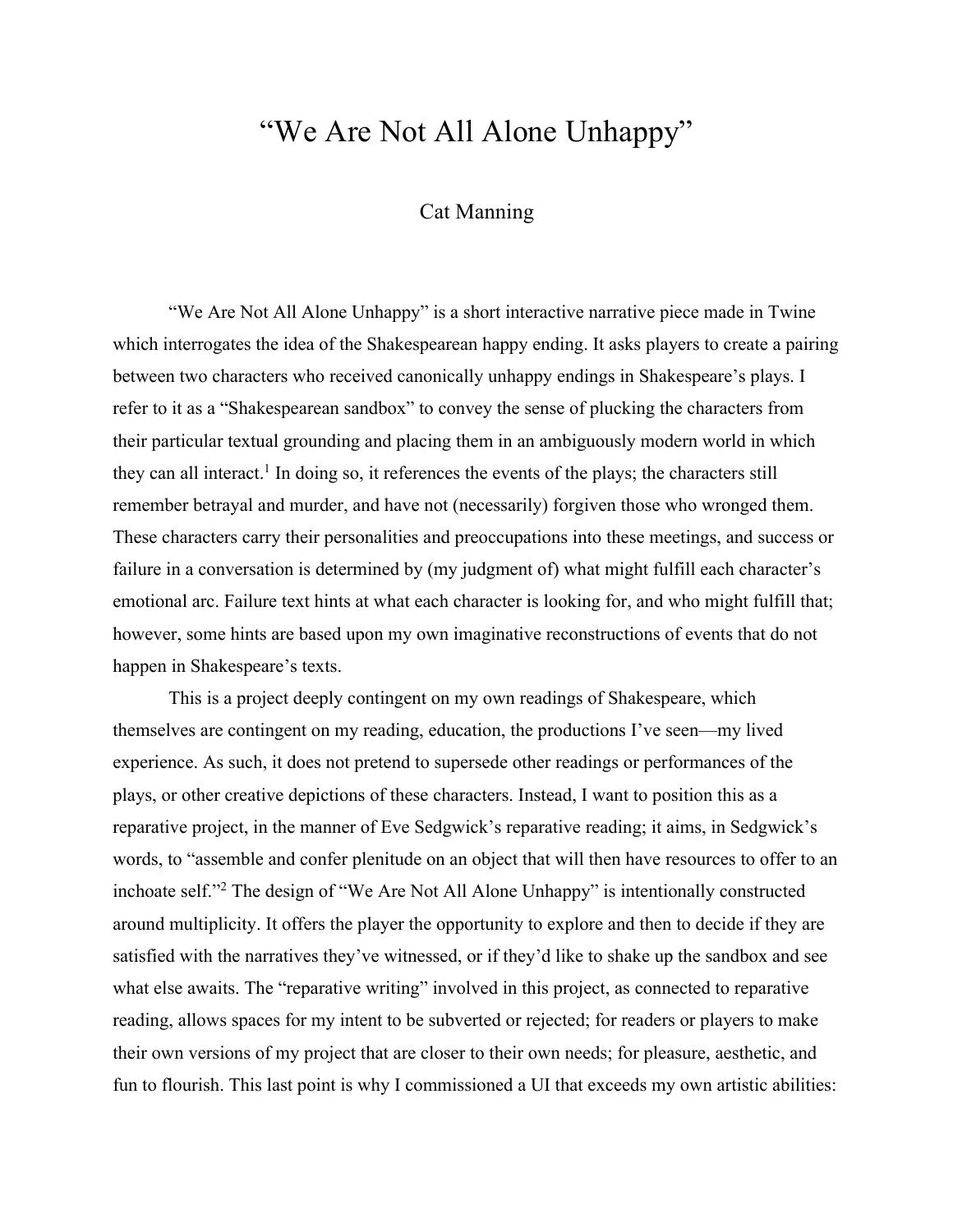I wanted "We Are Not All Alone Unhappy" to feel a bit like a teenager's diary, and to consciously embrace the aspects of the project that felt akin to fanfiction, and which are not always centered in discussions of reading practices of early modern texts.3

Sedgwick's model of reparative reading, influenced by psychoanalysis, feminist theory, and queer theory, is (I believe) particularly useful given the characters I've chosen to include. While there are nine characters, for reasons of gameplay balance and to prevent a combinatoric explosion, I chose each one specifically because I felt they were dismissed, neglected, or treated cruelly by other characters in their play of origin. I have seen these characters considered through lenses of gender, sexuality, race, and class in textual interpretations or in production; often, they are dismissed by other characters in their original plays for these reasons. Giving a space for redemptive experiences to those characters whose tragic arcs often intersected with ways in which they were marginalized, even if—especially if—that space is itself marginal, fragmented, and noncanonical feels appropriate.

"Pairing off" was also an aspect I wanted to deconstruct, especially because the focus of gameplay is in selecting a pairing of exactly two characters. While many of the comedies end with pairing off into heterosexual marriages, some of which even involve love, many of these marriages seem unsatisfying or cruel to the characters involved. At the end of *Measure for Measure*, it is difficult to imagine a harmonious future for Mariana and Angelo, and Isabella is not even given a line to consent to or refuse the Duke's proposal. Phebe's acceptance of Silvius at the end of *As You Like It* is not exactly a satisfying moment of romantic agency. And Lorenzo and Jessica's potential issues in *The Merchant of Venice* are foreshadowed by the couple's comparisons of their relationship to the doomed lovers of myth. I wanted my alternative endings to celebrate connection, and particularly the suggestion that platonic intimacy can be just as meaningful and deep as romantic.

Recuperation in "We Are Not All Alone Unhappy" comes from connection: a character's story that has been abruptly truncated or that primarily serves to advance a plot is given a new perspective by the introduction of a second character with a very different textual narrative. 'Failure' vignettes, then, serve two purposes. They demonstrate that not all relationships can be successful or mutually beneficial, but they simultaneously allow the recuperative project of giving personality and agency to these characters to continue. These vignettes are presented as prose rather than the dialogue that characterizes the successful connections in order to convey a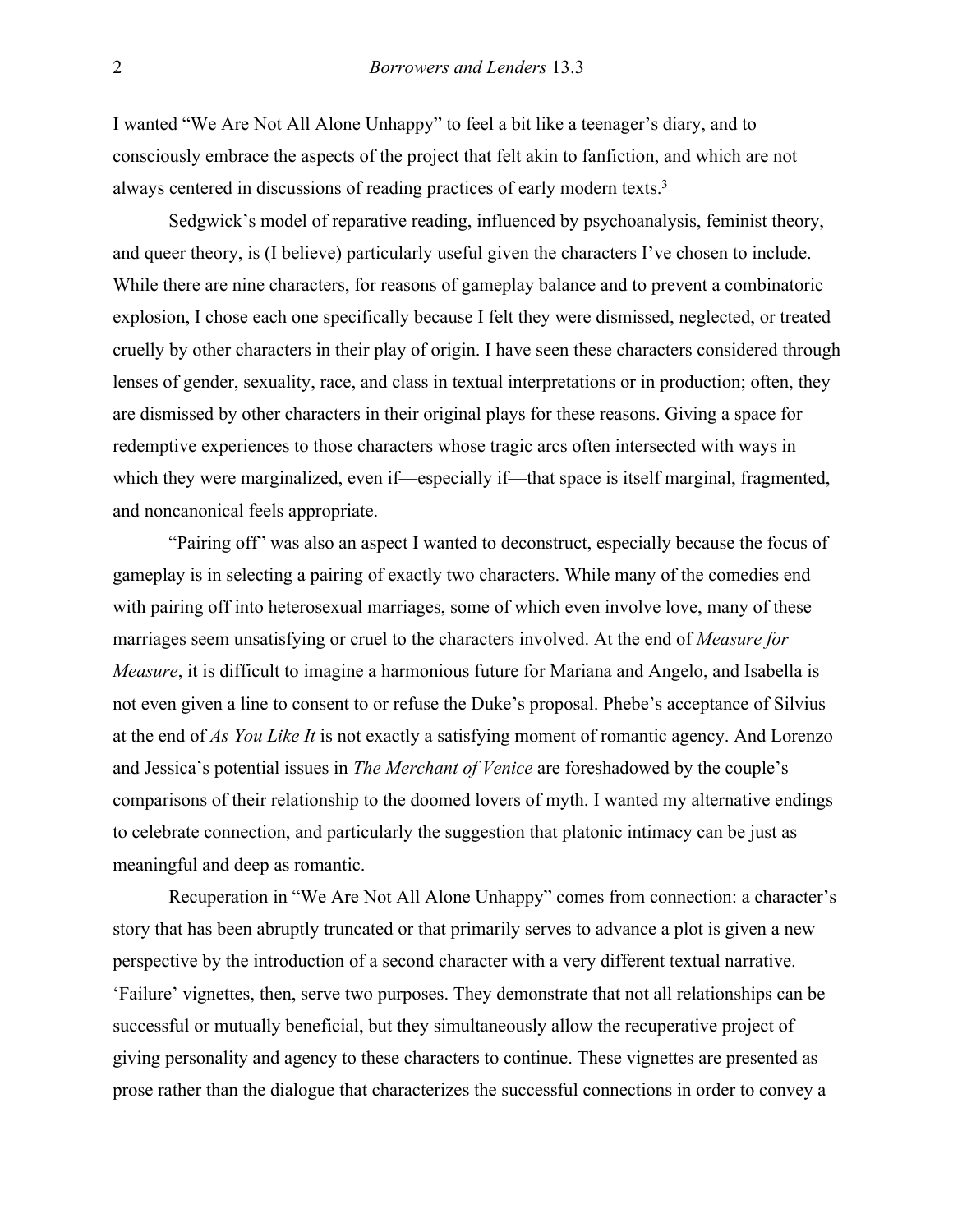sense of remove: both the player's remove from the characters' interaction, and each character's remove from the other. However disastrous these moments may be for the characters experiencing them, they are temporary; there is always a new success to discover or an old one to fall back on. And of course, the opposite holds true; even a happy ending can be soured by failure states. The choice lies with the reader: which state they believe to be canonical, and what, if anything, to reject or ignore.

The purpose of "We Are Not All Alone Unhappy" is to gesture at the possibility space of reparative narratives for these characters, not to entirely fulfill that potential. There are characters missing from this experiment that would have been interesting to include; their absence suggests that this world I have built is deliberately incomplete. Rather, I sketch out a space and invite players to imagine within it. What happens after these vignettes I've proposed occur? What might happen if other characters were introduced? How might these stories shift if another reading of a character is substituted for the one I propose? I close with these questions as an invitation to consider and as a way to join in the process of reparative reading and writing that this project gestures towards.

- <sup>2</sup> Eve Kosofsky Sedgwick, "Paranoid Reading and Reparative Reading, or You're So Paranoid, You Probably Think This Essay Is About You", in *Touching Feeling*, Duke University Press, 2002, p. 123-151.
- <sup>3</sup> Rebecca Olson's "The Continuing Adventures of Blanchardyn and Eglantine: Responsible Speculation about Early Modern Fan Fiction" has been useful for me in thinking through questions around the sort of texts and conversations we center or neglect in academia, and why certain registers are written off. "We Are Not All Alone Unhappy" deliberately embraces the speculative power she suggests early modern scholarship incorporate.

 $<sup>1</sup>$  In gaming, a "sandbox" often refers to a large open-world space in which the player can select</sup> tasks in a loose order that is rarely imposed by the world state. I use the term here instead to reflect children's playground stories, in which plastic robots and dolls can exist in the same world by virtue of being brought into the space together.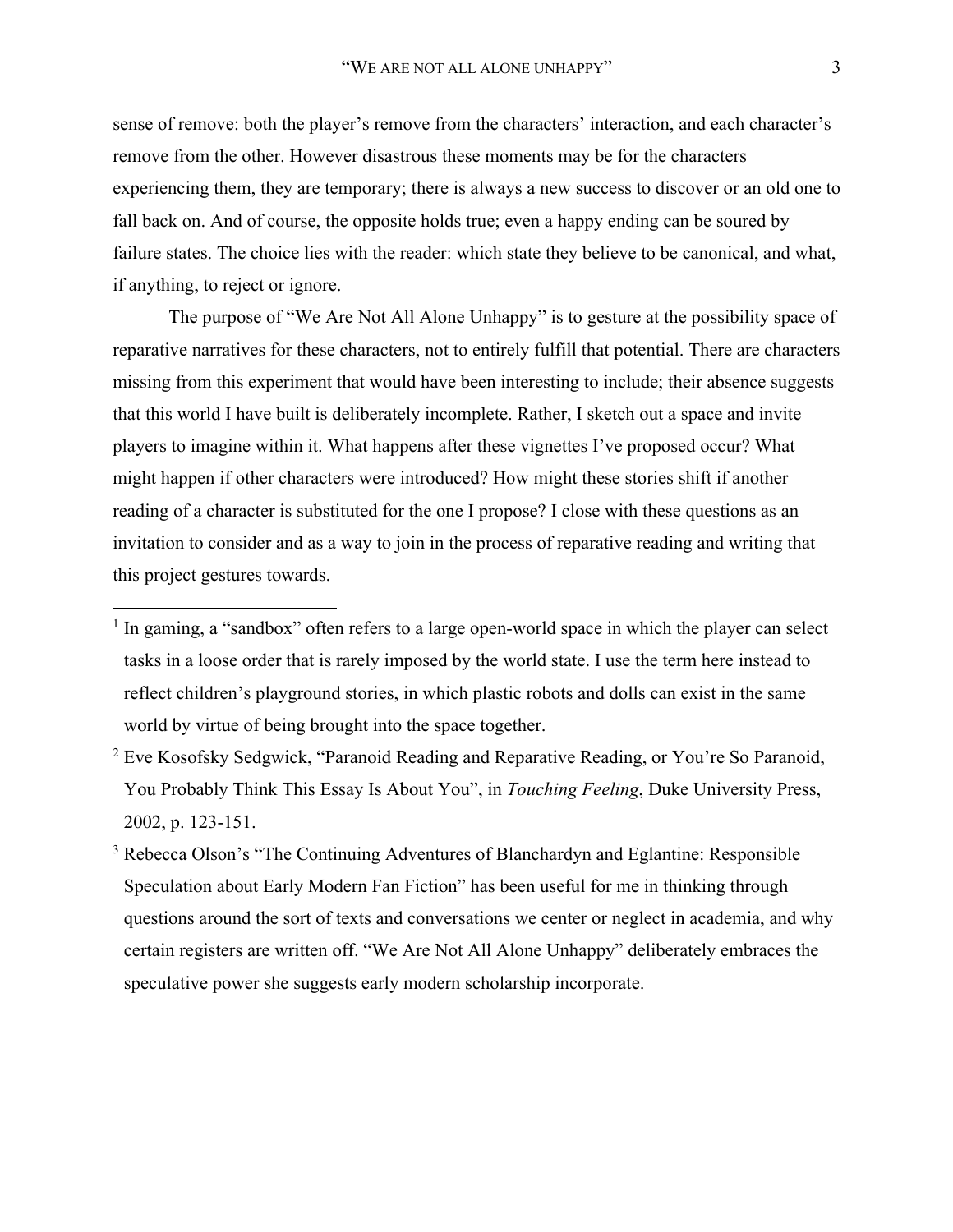## References

- Bloom, Gina. 2018. *Gaming the Stage: Playable Media and the Rise of English Commercial Theater.* Ann Arbor: University of Michigan Press.
- Bristol, Michael D. 1996. *Big-Time Shakespeare*. New York: Routledge.
- Bushnell, Rebecca. 2016. *Tragic Time in Drama, Film, and Videogames: The Future in the Instant.* London: Palgrave Macmillan.
- Castranova, Edward. 2005. *Synthetic Worlds: The Business and Culture of Online Games*. Chicago: University of Chicago Press.
- Castronova, Edward. 2008. "A test of the law of demand in a virtual world:exploring the Petri dish approach to social science." CESifo Working Paper, No. 2355. Munich: Center for Economic Studies and Ifo Institute. https://www.econstor.eu/handle/10419/26400
- Charnes, Linda. 1993. *Notorious Identity: Materializing the Subject in Shakespeare*. Cambridge, MA: Harvard UP.
- Crowther, Will and Don Woods. 1976/77. *Colossal Cave Adventure.*  http://ifwiki.org/index.php/Adventure
- Desmet, Christy. 2014. "Recognizing Shakespeare, Rethinking Fidelity: A Rhetoric and Ethics of Appropriation." In *Shakespeare and the Ethics of Appropriation*, edited by Alexa Huang and Elizabeth Rivlin, 41-57. London: Palgrave Macmillan.
- Fazel, Valerie and Louise Geddes. 2017. "Introduction." In *The Shakespeare User: Critical and Creative Appropriations in a Networked Culture*, edited by Valerie Fazel and Louise Geddes, 1-22. New York: Palgrave Macmillan.
- Fickle, Tara. *The Race Card: From Gaming Technologies to Model Minorities*. New York: New York University Press, 2019.
- Greene, Thomas M. 2001. "Labyrinth Dances in the French and English Renaissance." *Renaissance Quarterly* 54 (4, Part 2): 1403-1466.
- Harrison, Matthew and Michael Lutz. 2017. "South of Elsinore: Actions that a Man Might Play." In *The Shakespeare User. Critical and Creative Appropriations in a Networked Culture*, edited by Valerie Fazel and Louise Geddes, 23-40. New York: Palgrave Macmillan.